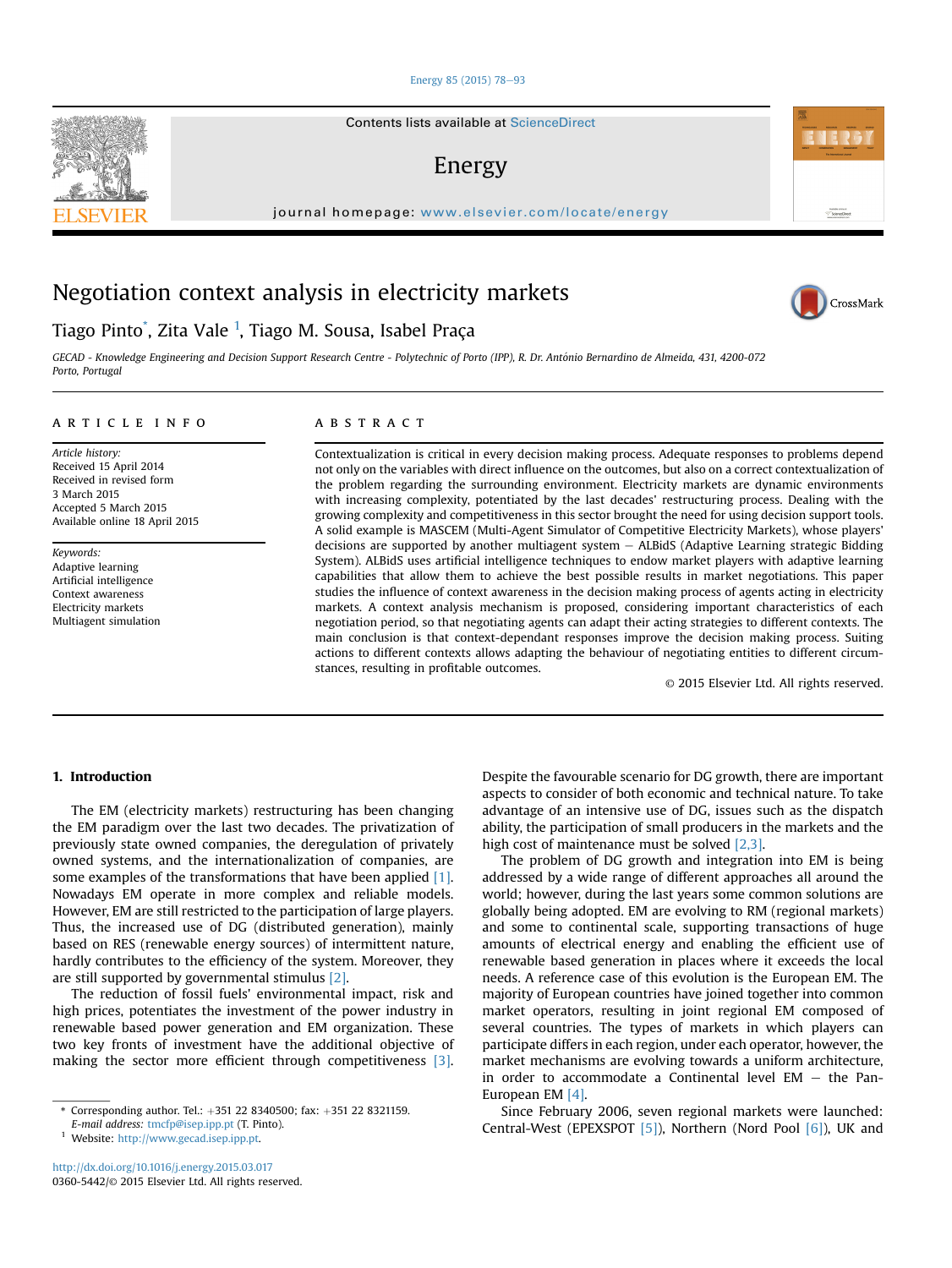Ireland, Central-South (GME [7]), South-West (Iberian Market Operator - MIBEL [8]), Central East and Baltic. The merging process between these operators is the ultimate goal, and is currently being prepared [4]. The transformation of National EM into Regional and Continental EM is evidenced by other examples, such as the U.S. EM  $[9-11]$ , and the Brazilian EM  $[12]$ . These markets, although not representing a Continent as a whole, can be considered as Continental EM due to these countries' size. The management and operation of these markets is an important example for the emerging ones. EM put a new emphasis on the economic dimension of the problem. However, the basic infrastructure, namely the power system network has a real physical nature, with specific limitations  $[5-12]$ . The introduction of EM has shown the fragility of power systems infrastructures to operate in a competitive context. Several severe incidents, including blackouts, occurred (e.g. the 14th August 2003 Blackout in the US, and the 4th October 2006 quasi-blackout affecting nine European countries and some African nations as well).

A globally adopted solution is approaching the electricity network as a series of subsystems [13], giving birth to the concept of microgrid [14,15]. Experimental implementations of microgrids are arising all around the world  $[14,16]$ , considering the management of local generation, loads, and storage systems, as independent from the main system, although connected with the main grid through a connection bus, or even working as an isolated system (in islanded mode). The intelligent management of these smaller electricity grids has been evolving and potentiating the implementation of SG (Smart Grids) as an upcoming reality [13,16,17]. There are several approaches regarding SG management and practical implementations  $[14-17]$ , and the results are promising, ensuring that it is just a matter of time until this reality is implemented in a global scale as a core part of the electrical grids all around the world.

Due to the constant evolution of the EM environment, and the change in the operation and participation in EM, it becomes essential for professionals in the area to completely understand the markets' principles, and how to evaluate their investments in such a competitive environment. The usage of simulation tools, with the purpose of taking the best possible results out of each market context for each participating entity, has grown with the need for understanding those mechanisms and how the involved players' interaction affects the outcomes of the markets. To analyse complex interactions in dynamic and adaptive systems, multi-agent based systems are particularly well suitable. AMES (Agent-based Modelling of Electricity Systems) [18], EMCAS (Electricity Market Complex Adaptive System) [19], and MASCEM (Multi-Agent Simulator of Competitive Electricity Markets)  $[20-24]$  are examples of some of the relevant tools that have emerged to study restructured wholesale power markets.

EM simulators must be able to cope with the dynamic reality of the rapid evolution of EM and adapt to the new models and rules of the market, in order to provide players adequate tools to adapt themselves to the changing environment. This brings an increasing need to consider the concept of context awareness. Taking into account the influence that the characteristics of each negotiation moment has on the negotiation process itself, players can adapt their actions in order to best fulfil their needs.

This paper proposes a new context analysis mechanism, with the aim of providing adaptive capabilities to decision support systems directed to the enhancement of EM negotiating players. The proposed context analysis mechanism considers several relevant factors that influence players' negotiation environment. The correct understanding of each market characteristics  $[5-12]$ , such as the negotiation mechanisms; the usual market prices that are practiced in each market in different situations; the influence of different players' participation in the negotiation process; the external environmental factors, such as wind surplus or shortage [25,26]; and the perception regarding different types of days, which lead to different market negotiating results, e.g. the difference between business days and weekends; are variables that have huge importance for players to be able to adapt their actions. Hence, the proposed methodology has the goal of analysing the negotiation context in order to distinguish days and periods with similar characteristics, so that market participation strategies can be adapted and used accordingly to each context; i.e. the proposed methodology is not a market strategy itself, it is rather a model that enables complementing existing market strategies so that their use can be optimized by deciding when and how to employ different market strategies, depending on each different context that each day and period fits in.

After this introductory section, section 2 presents an overview of simulation tools in the scope of EM, including a brief state of the art regarding the most relevant EM simulators that can be found in the literature, and a description of MASCEM and ALBidS (Adaptive Learning strategic Bidding System) [21,24,27], the two systems in which the proposed context analysis mechanism is integrated, and which support the testing and validation of the proposed methodology. Section 3 presents the description of the proposed context analysis mechanism, and section 4 depicts some simulation results regarding the participation of EM players in the MIBEL, EPEX and Nord Pool, using the support of ALBidS equipped with the proposed context analysis features. Finally, section 5 presents the most relevant conclusions and future work.

### 2. Electricity markets simulation

Electricity Markets are not only a new reality but an evolving one as the involved players and rules change at a relatively high rate [3]. The emergence of a diversity of new players (e.g. aggregators) and new ways of participating in the market (distributed energy resources and demand side are gaining a more active role) are signs of this [3,28]. Restructured electricity markets are sequential open-ended games with multiple participants trading electric power. Market players and regulators are very interested in foreseeing market behaviour: regulators to test rules before they are implemented and to detect market inefficiencies; market players to understand market's behaviour and operate in order to maximize their profits. These necessities turned electricity markets into an attractive domain for developers of software tools. Simulation and artificial intelligence techniques may be very helpful under this context.

#### 2.1. Electricity market simulators

Electricity market simulators must be able to cope with this evolving complex dynamic reality and provide electricity market players with adequate tools to adapt themselves to the new reality, gaining experience to act in the frame of a changing economic, financial, and regulatory environment. With a multiagent simulation tool the model may be easily enlarged and future evolution of markets may be accomplished. Multiagent simulation combined with other artificial intelligence techniques may result in sophisticated tools, namely in what concerns players modelling and simulation, strategic bidding and decision-support [21,24,29,30]. For example, consumers' role has significantly changed in this competitive context, making load analysis, consumer profiling and consumer classification very important [31]. The data generated during simulations and by real electricity markets operation can be used for knowledge discovery and machine learning, using data mining techniques [21,31], in order to provide electricity markets